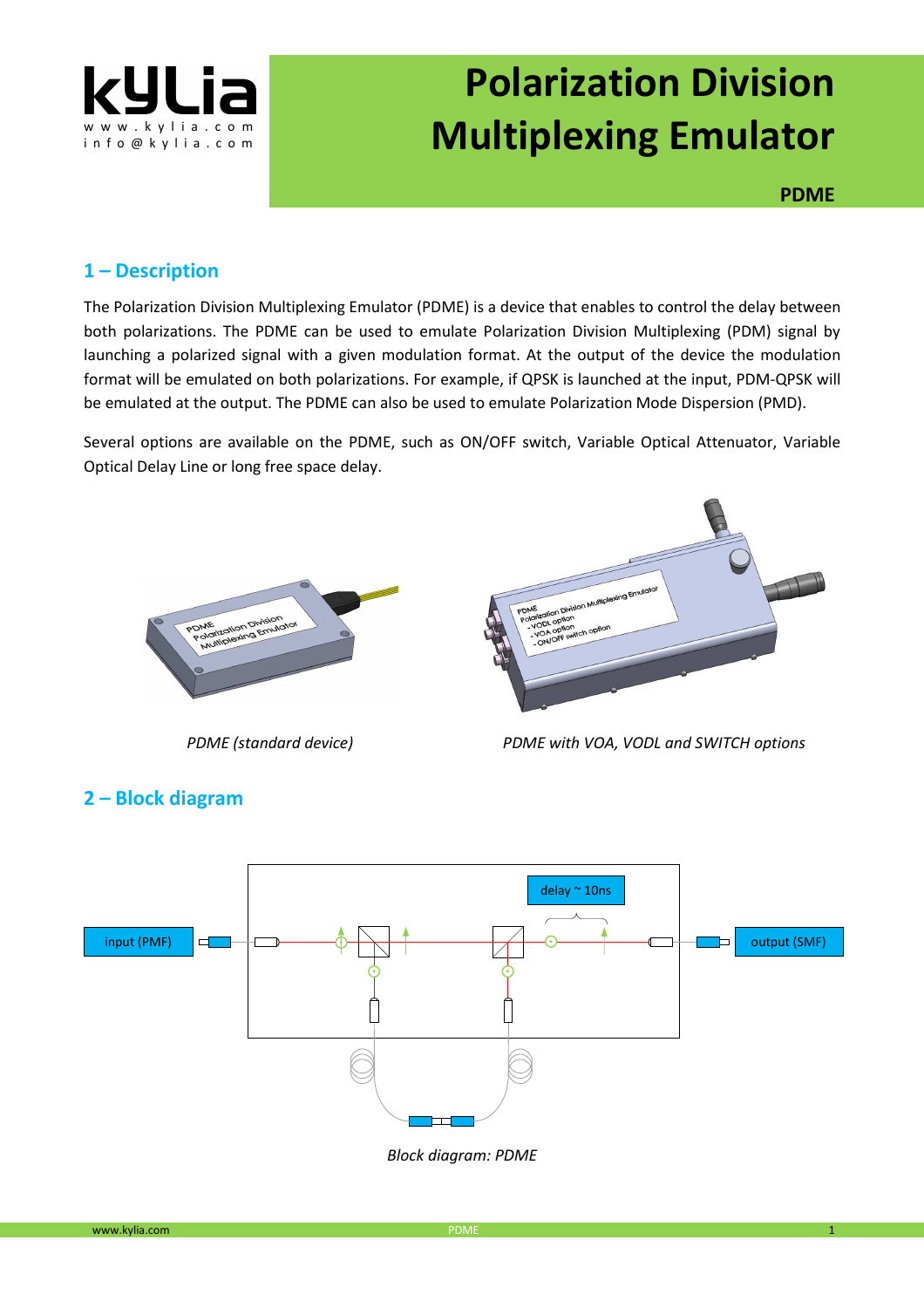The incoming polarized signal is split in two parts with equal optical power. One of them is delayed of about 10ns then both parts are recombined such as their polarizations are orthogonal.

Several options are available on the product (see following chapters) to make the use of the PDME easier.

## **3 – Absolute maximum ratings**

| Parameter                   | Symbol     | Min   | Typ. | Max | Unit | <b>Remarks/Conditions</b> |
|-----------------------------|------------|-------|------|-----|------|---------------------------|
| Maximal optical input power | Opln       |       |      | 300 | mW   |                           |
| Storage temperature range   | <b>STR</b> | $-10$ |      | 40  | ۰    |                           |
| Humidity                    | RH         |       |      | 85  | %    | Non condensing            |
| Fiber bend radius           |            | 20    |      |     | mm   |                           |

## **4 – Operating conditions**

| Parameter                   | Symbol     | Min  | Typ. | Max  | Unit        | <b>Remarks/Conditions</b> |
|-----------------------------|------------|------|------|------|-------------|---------------------------|
| Operating wavelength        | OWR        | 1520 |      | 1625 | nm          |                           |
| Operating temperature range | <b>OTR</b> | 10   |      | 35   | $\sim$<br>∼ |                           |

## **5 – Specifications**

| <b>Parameter</b>                                                   |                              | Symbol | Min                                        | Typ.     | Max | Unit            | <b>Remarks/Conditions</b> |  |
|--------------------------------------------------------------------|------------------------------|--------|--------------------------------------------|----------|-----|-----------------|---------------------------|--|
| Insertion                                                          | PM fiber delay option        |        | IL                                         |          | 2.0 | 3.0             | dB                        |  |
| Losses <sup>1</sup>                                                | long free space delay option |        |                                            |          |     | 4.0             |                           |  |
| IL variation between both arms <sup>1</sup>                        |                              | ΔIL    |                                            | 0.4      | 1.0 | dB              |                           |  |
| Optical                                                            | in PM fiber                  |        |                                            |          | 10  |                 | ns                        |  |
| Delay                                                              | in free space $2$            |        |                                            |          |     | 20              |                           |  |
| <b>Optical Return Loss</b>                                         |                              | ORL    | 35                                         |          |     | dB              |                           |  |
| Variable Optical Delay range <sup>3</sup>                          |                              |        | 330                                        |          |     | ps              |                           |  |
| IL variation over delay range <sup>3</sup>                         |                              |        |                                            | 0.3      | 1.0 | dB              |                           |  |
| Variable Optical Attenuation accuracy <sup>4</sup>                 |                              |        |                                            |          | 0.1 | dB              |                           |  |
| standard<br>Packaging size<br>VODL option <sup>5</sup>             |                              |        | $100 \times 55 \times 16$<br>216 x 92 x 40 |          |     | mm <sup>3</sup> |                           |  |
|                                                                    |                              |        |                                            |          |     |                 |                           |  |
| SM (output)<br>Fiber Pigtail Type<br>PM (input and<br>delayed arm) |                              |        | <b>SMF-28</b>                              |          |     |                 |                           |  |
|                                                                    |                              |        |                                            | PANDA PM |     |                 |                           |  |
|                                                                    |                              |        |                                            |          |     |                 |                           |  |

 $<sup>1</sup>$  measured over OTR and OWR</sup>

<sup>2</sup> for long free space delay option

<sup>3</sup> for VODL option

<sup>4</sup> for VOA option

<sup>5</sup> excluding micrometer head or piloted actuator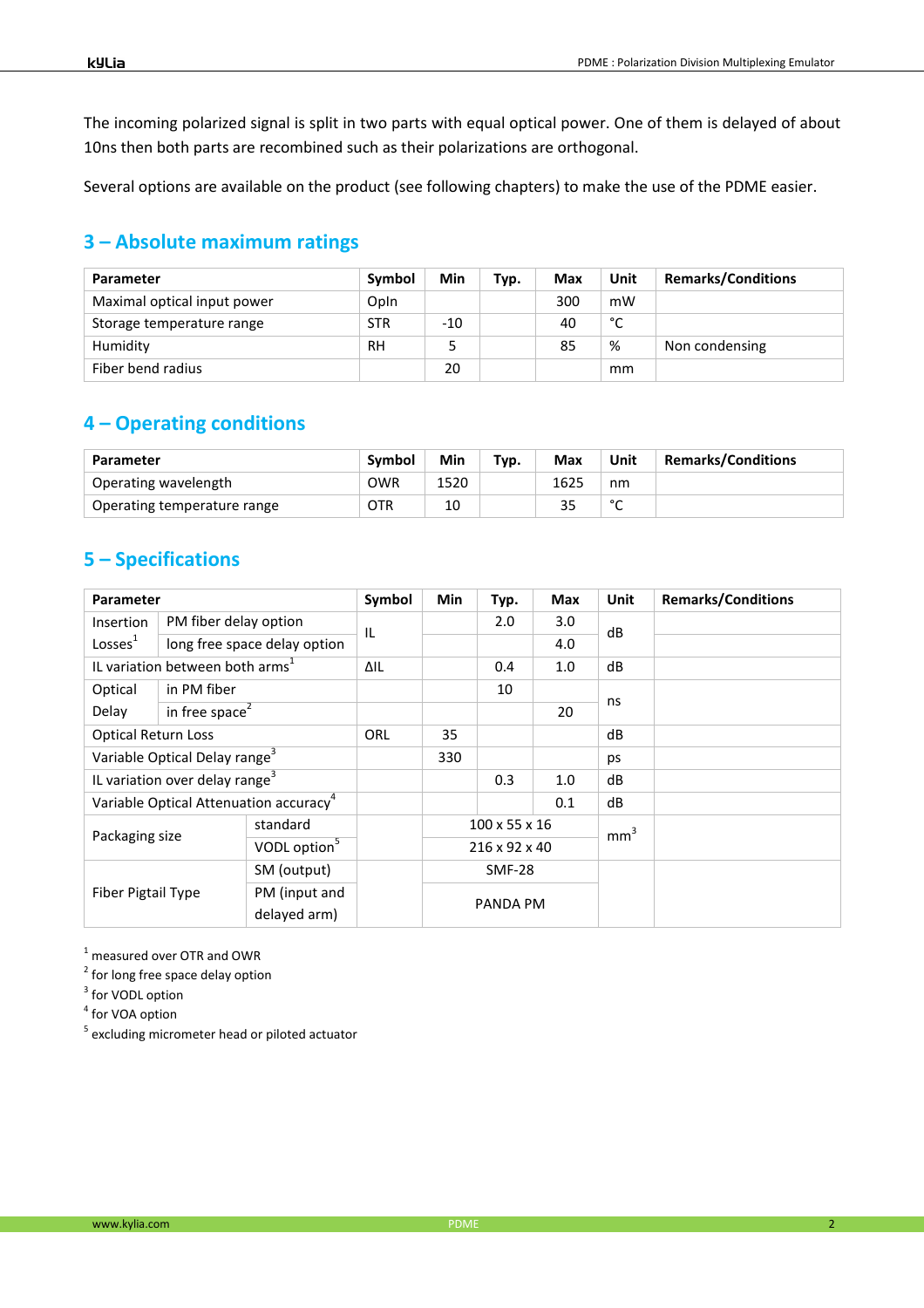# **6 – ON/OFF switch option**

The ON/OFF switch option enables to shut one arm of the PDME and thus the output signal modulation format is the same as the input one.



*PDME: ON/OFF switch option* 

#### **7 – Variable Optical Delay Line (VODL) option**

The VODL option enables to tune the delay over a 330ps range. Within this range the IL variations of the tuned arm will remain below 1dB.



*PDME: VODL option* 

The delayed arm required a PM patchcord. The PDME is provided with a 20cm patchcord. The user can replace it by a longer one if larger delay is needed.

The delay tuning can be piloted using a motorized actuator driven by a controller. The controller is compatible with the NEWPORT NSTRUCT Instrument Manager platform, simple and intuitive to use and conveniently accessible via USB.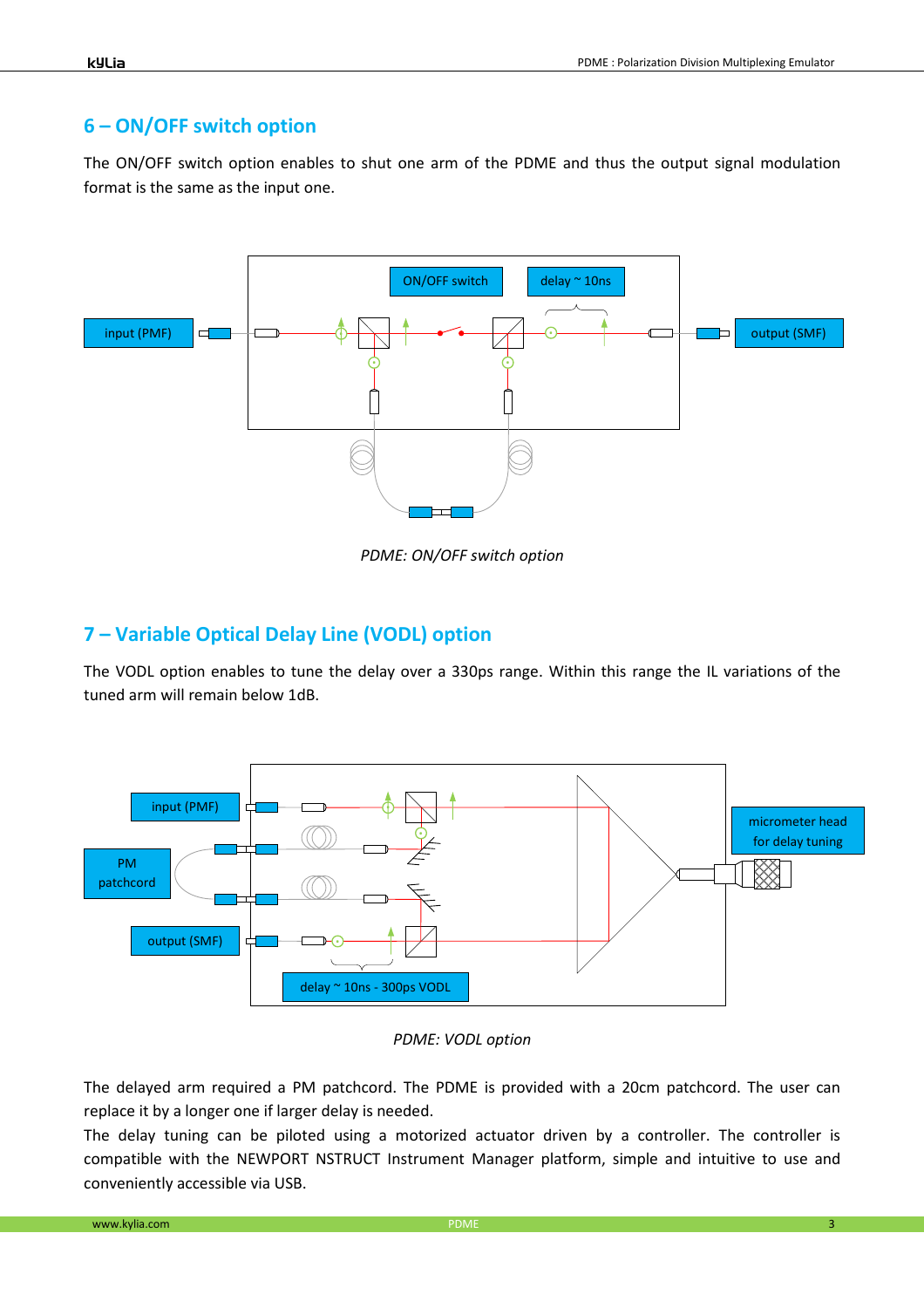#### **8 – Variable Optical Attenuator (VOA) option**

To have the best emulation one main point is to have the same power in both arms before they are recombined. Even if the difference is always low it may slightly vary depending on the wavelength used. The VODL option has also a small effect (see previous chapter). With the VOA option, one can easily adjust the power difference between both arms with 0.1dB accuracy and then get a perfect emulation.



*PDME: VODL + VOA + ON/OFF switch option*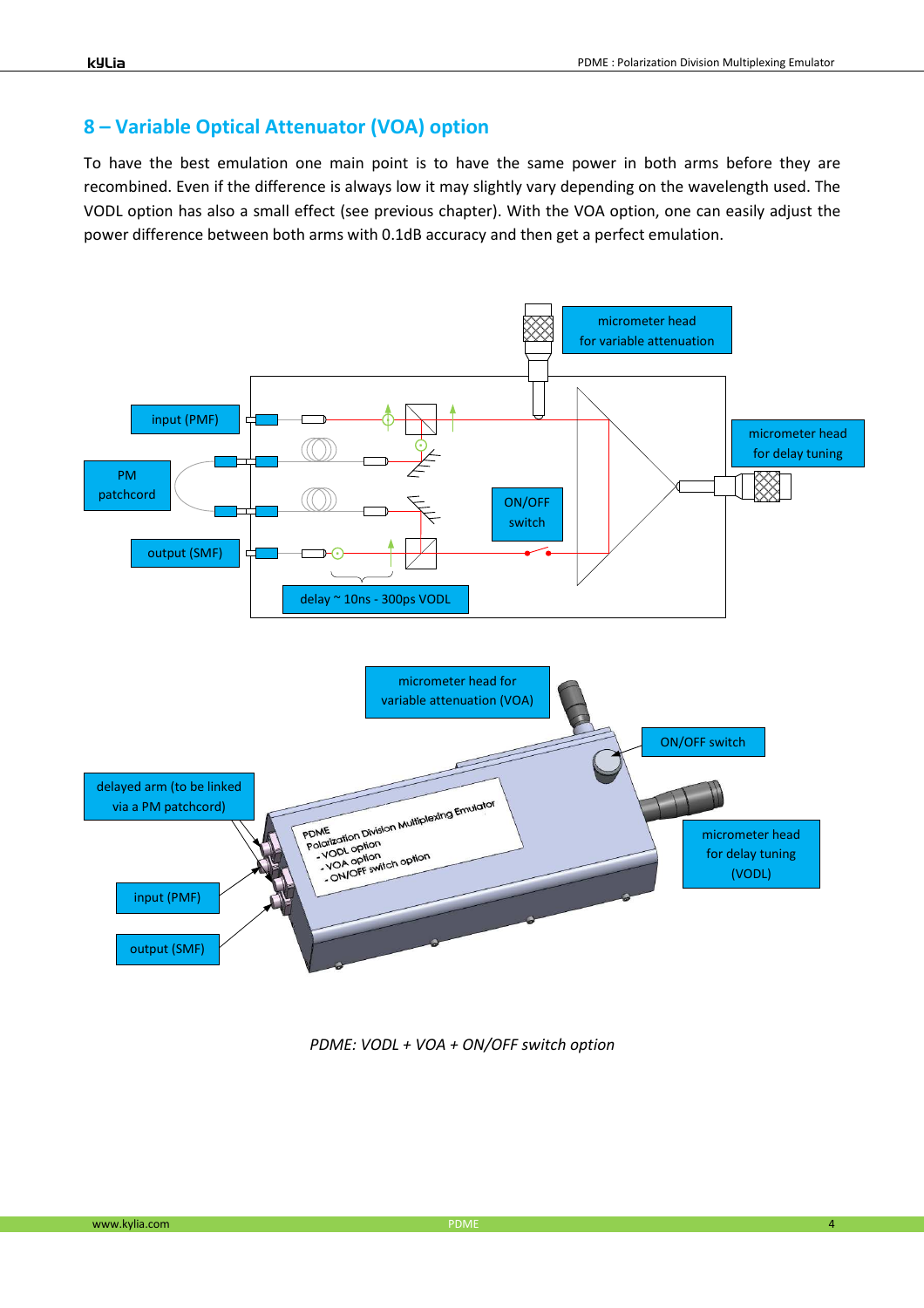### **10 – Long Free Space Delay option**

For some reasons it may be useful to have the delay between both polarizations made in free space instead of fiber. With the long free space delay option, a delay up to 20ns can be realized without any optical fiber. The additional IL induced by this set up will be below 1.0dB.

#### **11 – Tunable Coupling option**

The Tunable coupling option enables to adjust the splitting ratio of the PDME from 100/0 to 0/100. This can be very useful if a precise 50/50 ratio is needed as it enables to easily adjust the power difference between both arms with 0.1dB accuracy, just like the Variable Attenuator option but without adding losses.



*PDME: tunable coupling option* 

#### **12 – Application note**

The PDME can be used to emulate a POLMUX-QAM16 signal from a QAM16 signal.



*Emulation of a POLMUX-QAM16 signal from a PM-DQPSK signal*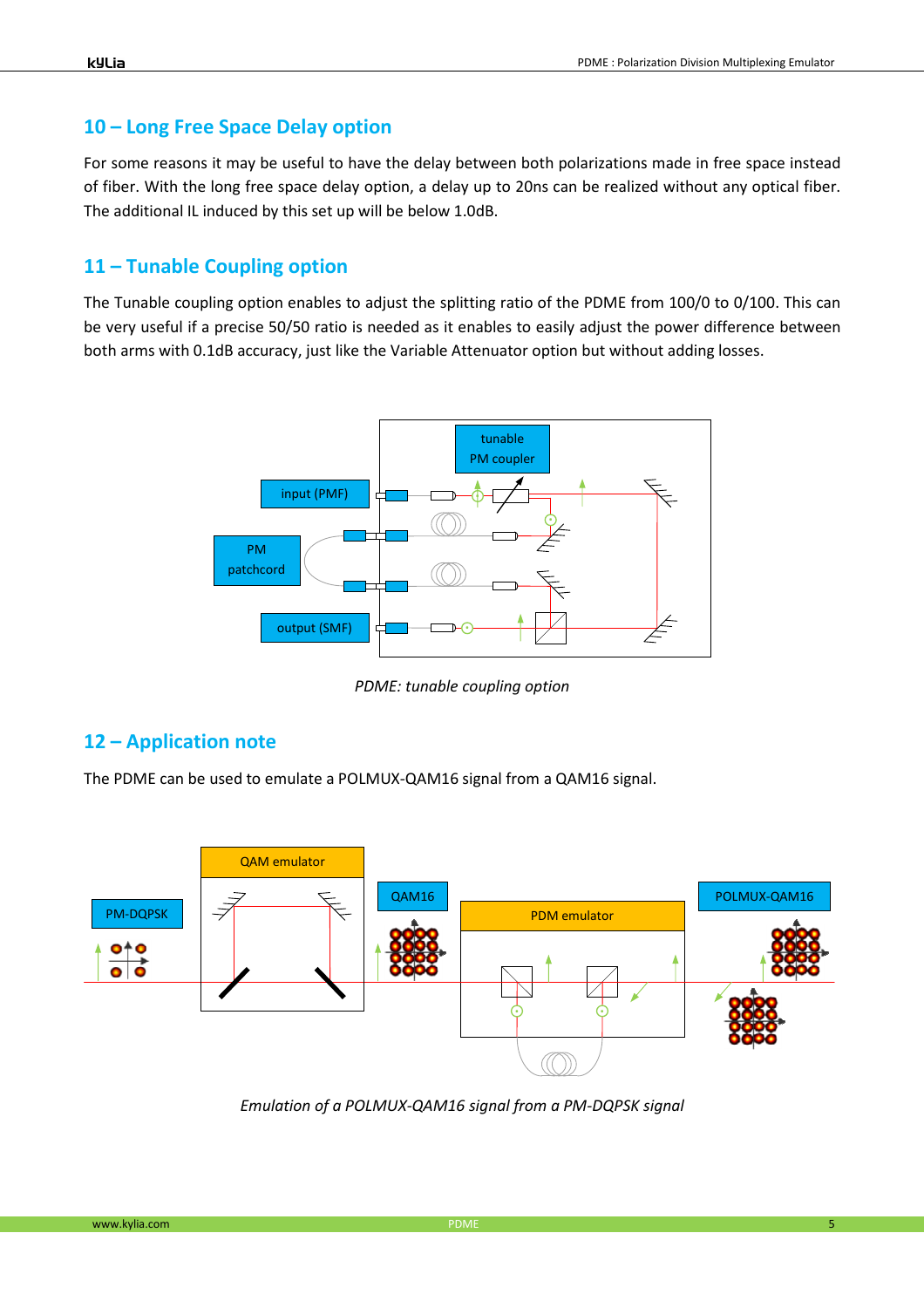#### **13 – Typical measurements**

Here are the IL versus frequency measured at 10°C, 22°C and 35°C of a PDME with VODL option:



*IL vs frequency for PDME with VODL option* 

#### **14 – Fiber type and connectors**

The PDME has a PM input fiber and a SMF output fiber. The fibers of the delayed arm are PM.

The devices can be proposed with any kind of connectors (FP/UPC, FC/APC, SC/PC, SC/APC, LC/PC, E2000/PC, E2000/APC).

#### **15 – Wavelength range**

The PDME can be proposed at different wavelength range, from the visible to the IR. The device will be operational on a wavelength range of a tens of nanometers centered on the wavelength required by customer.

#### **16 – Custom product**

Thanks to our free-space technology we can easily customize most of our product and so it is for the PDME. Customer can feel free to ask for any customization they need. We will examine the request and do our best to have a positive answer.